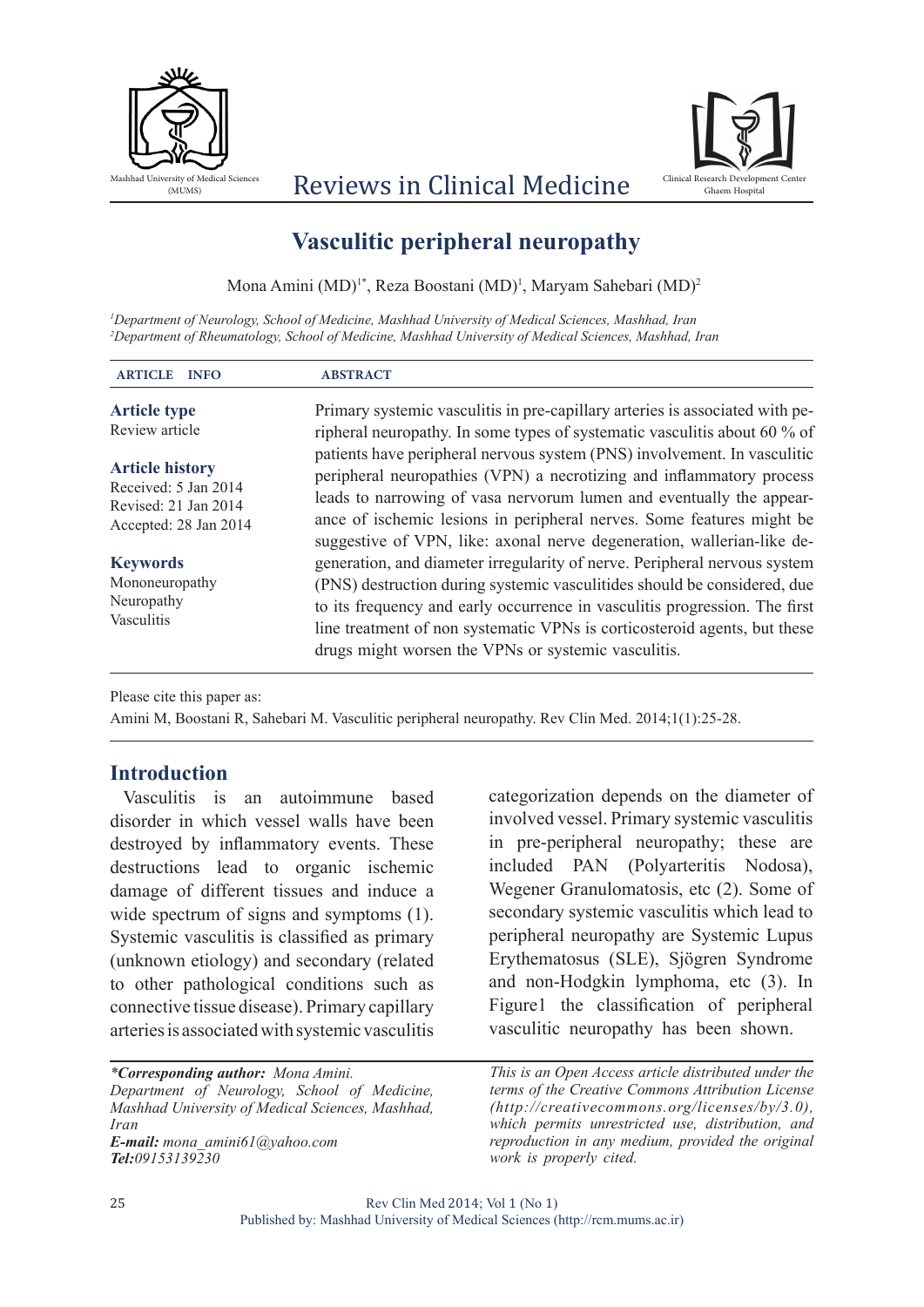

**Figur1.** Classification of peripheral vasculitic neuropathy

In some types of systemic vasculitis about 60 % of patients have peripheral nervous system (PNS) involvement (4). In some patients peripheral neuropathy is the first or the only clinical manifestation of vasculitis. It can be concluded from various researches that about 30% of vasculitis causes limitations in PNS involvement. Peripheral neuropathy could be presented as a systemic vasculitis or as a non-systemic and isolated disorder in peripheral nervous system, without any serologic abnormality. VPNs (vasculitic peripheral neuropathies) have a heterogeneous etiology. In VPN a necrotizing and inflammatory process leads to luminal narrowing of the vasa nervorum and the appearance of ischemic lesions in peripheral nerves (5,6).

There are two theories for VPN mechanism, first one is the immune complexes deposition in vasa nervorum and the second one is the cell mediated immunity activation (7). Leukocytoclastic reaction has been known as the main mechanism for vessel injury in VPN, in recent years strong evidences have been found which have considered a more important role for immune mediated pathology. Antigen antibody complexes can activate the complement in circulation and lead to produce chemotactic elements. T cell–mediated reactions against endoneurial and epineurial are other parts of immune mediated injury in VPN. VPN could be diagnosed by biopsy. Some features may be suggestive of VPN, like: axonal nerve degeneration, wallerian-like degeneration, and diameter irregularity of nerve. Though in some cases biopsy might not be diagnostic and only demonstrates the axonal damage  $(4-7)$ .

#### **Discussion**

Peripheral nervous system (PNS) destruction during systemic vasculitides should be considered due to its frequency and early occurrence in vasculitis progression (5). VPN affects both genders equally. Mean age of patients with VPN is 62 years. VPN clinical manifestations could be evaluated in two categories: neurologic and systemic features. Neurologic examination demonstrates dysesthesia, paresthesia and muscle weakness or pain, these signs and symptoms might be acute or chronic. First affected nerves are the longest one. The peroneal, tibial, ulnar and median nerves are the most involved nerves. Vasculitic peripheral neuropathies are sensory or sensory-motor neuropathies; pure motor neuropathy is very rare. Three patterns of PNS damage of VPN are: distal symmetric polyneuropathy, mononeuritis multiplex and asymmetric polyneuropathy (4).

Distal symmetric polyneuropathy is not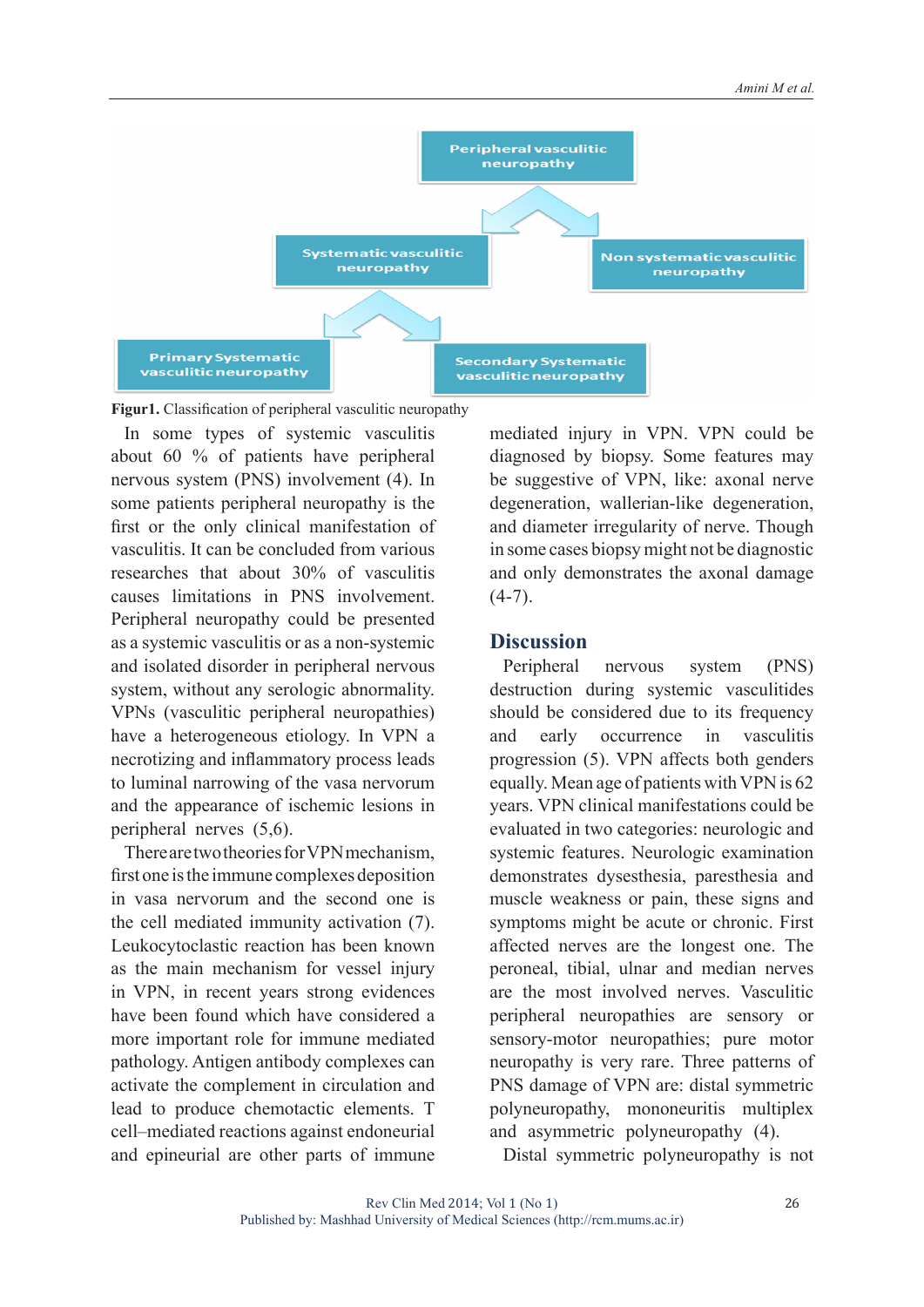common and has a symmetric stockingglove pattern in which distal parts of axons are involved firstly. Mononeuritis multiplex occurs in 10 to 15% of VPN and presents as hand or foot drop. It is important to diagnose this neuropathy, due to its leprosy, lyme and diabetes-like symptoms. Asymmetric polyneuropathy is the most frequent pattern (60%). Cranial and facial nerves involvements might happen in some patients as a part of VPN (8).

Imaging studies are not necessary for VPN diagnosis, but must be considered in suspected cases such as spinal nerve root lesion to roll out the differential diagnoses. There is no specific laboratory test for peripheral neuropathy in vasculitis. Electrodiagnostic tests are a fundamental in diagnosis of any neuropathy, particularly VPN. These tests could localize and estimate nerve involvement distribution and degree (9).

 There are some discriminating electrophysiologic manifestations for different types of neuropathies. Nerve or muscle biopsy is recommended in doubtful clinical or electrophysiological outcome, but in most cases electrodiagnostic test and physical examinations are sufficient to distinguish the VPN diagnosis (3). In Table 1 clinical features and treatment of VPN have been shown in different studies.

| <b>Author</b>              | Asakura (10)                                                    | Collins (7)                                                                | Jamilloux (11)                                                                             | Mathew (12)                                                                                          |
|----------------------------|-----------------------------------------------------------------|----------------------------------------------------------------------------|--------------------------------------------------------------------------------------------|------------------------------------------------------------------------------------------------------|
| <b>Publication</b><br>year | 2013                                                            | 2003                                                                       | 2013                                                                                       | 2007                                                                                                 |
| <b>Title</b>               | Neurological<br>involvement in<br>Wegener's granulo-<br>matosis | Nonsystemic vasculit-<br>ic neuropathy: insights<br>from a clinical cohort | Immunological profiles<br>determine neurolog-<br>ical involvement in<br>Sjögren's syndrome | Treatment of vascu-<br>litic peripheral neu-<br>ropathy: a retro-<br>spective analysis of<br>outcome |
| <b>Vasculitis</b><br>type  | Wegener's granulo-<br>matosis                                   | Nonsystemic vasculit-<br>ic neuropathy                                     | Sjögren's syndrome                                                                         |                                                                                                      |
| VPN                        | Multiple mononeu-<br>ropathy and multiple<br>cranial neuropathy | Overlapping involve-<br>ment of multiple<br>nerves                         | Sensorimotor neuropm<br>athy and mononeuritis<br>multiplex                                 |                                                                                                      |
| <b>VPN</b> treat-<br>ment  |                                                                 | Corticosteroid<br>monotherapy, cyclo-<br>phosphamide for $>6$<br>months    | Corticosteroids and im-<br>munosuppressive drugs                                           | Prednisolone, cyclo-<br>phosphamide                                                                  |

**Table 1.** Clinical features and treatment of VPN

Corticosteroids, immunosuppressive drugs, plasmapheresis, penicillamine, infliximab, and immunoglobulin are the most used treatments in Sjogren's neuropathy, however in most cases the treatment depends on the vasculitis severity and activity. Axonal damage recovery needs a long time management which is not possible in all patients (12).In secondary VPNs, treatment is focused on treating the predisposing and confounder factors such as infections or

malignancies.

The first line treatment of non systemic VPNs is corticosteroid agents, but these drugs might worsen VPNs or systemic vasculitis. Cyclophosphamide with steroid combination is recommended as a useful remission induction treatment.In maintenance therapy period cyclophosphamide could be replaced by azathioprine or methotrexate. This treatment must be continued at least one year after the remission (7).